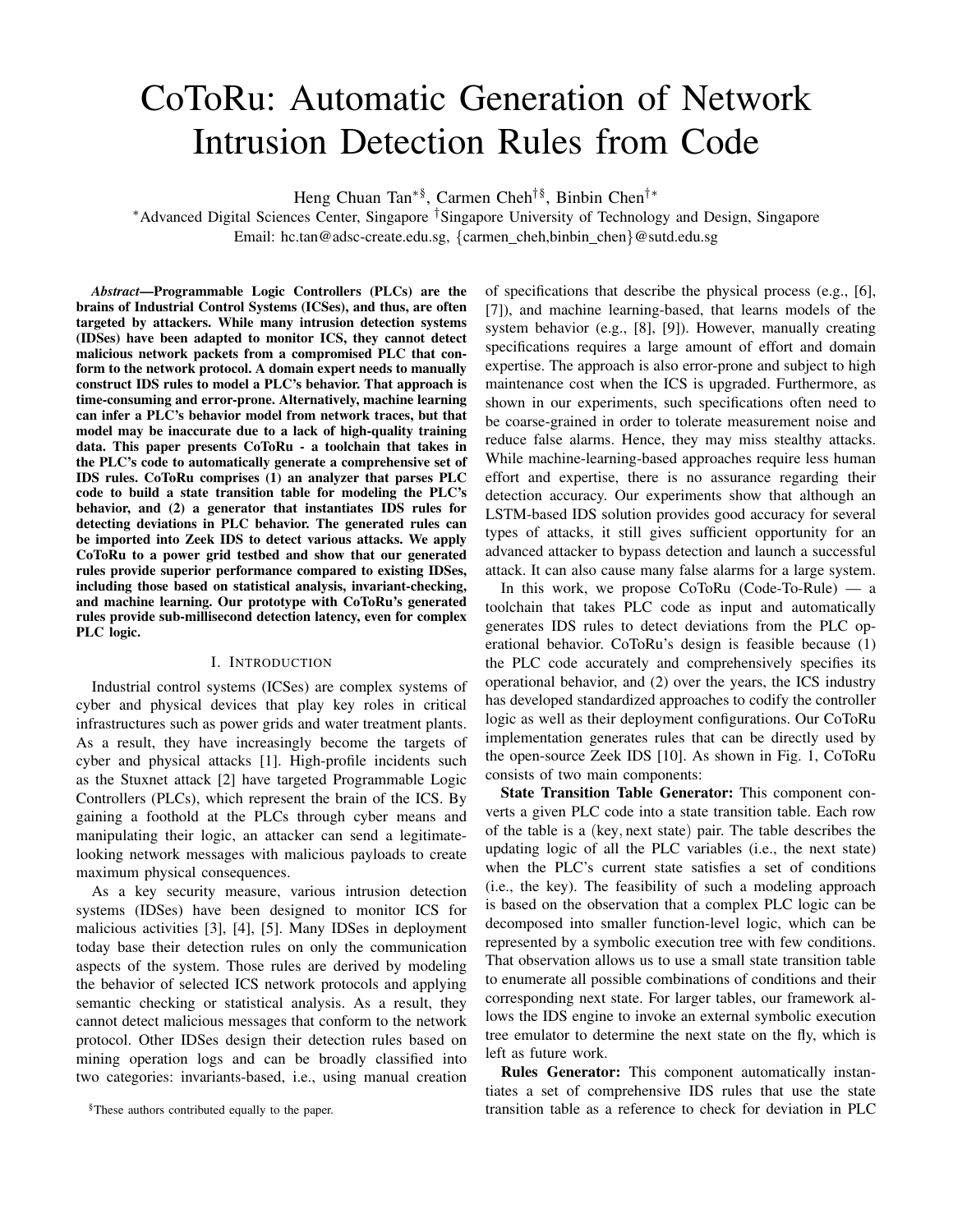

Fig. 1. An overview of CoToRu

behavior. It also needs two additional inputs for the automation: (1) the deployment configuration that describes how PLC local variables are mapped to a PLC's incoming and outgoing messages, and (2) the PLC timing profile that describes the time domain behavior for each type of message. CoToRu toolchain provides scripts to automatically retrieve both inputs. Our IDS is then able to detect various types of deviations caused by the compromised PLC, including: (1) the injection of unexpected packets, (2) the modification of packets, and (3) the deletion/delaying of packets. The generated rules can be directly imported into the open-source Zeek IDS.

We apply CoToRu to a high-fidelity power grid testbed and show that using CoToRu generated IDS rules can provide superior performance compared to existing IDS approaches, including those based on statistical analysis, invariants, and machine learning.

# II. RELATED WORK

In this section, we review various IDS solutions for ICS and discuss their shortcomings.

Network-based IDS (NIDS). Most NIDSes used for ICS today can be divided into two categories: protocol-based and protocol-agnostic. Protocol-based IDSes focus on designing IDS rules that follow the specifications of ICS protocols (e.g., [11], [12], [13]). Protocol-agnostic approaches, on the other hand, are independent of the underlying protocol and relies on analysis of network characteristics for deviations. For example, Zhang et al. [14] proposed an IDS that analyzes the periodicity and telemetry features of SCADA traffic.

More recently, Ren et al. [13] proposed an Edge-Based Multi-Level Anomaly Detection (EDMAND) solution that combines both protocol specification modeling and statistical analysis. (More detail will be covered in Section VI-A1). NIDSes in this category, however, do not explicitly model the operational behavior of the ICS. Hence, they cannot detect malicious network packets from a compromised PLC if the attack packets conform to the protocol specification and the traffic statistical pattern.

Operational-aware NIDS. As an enhancement, operational-aware NIDS uses IDS rules that capture the operational aspect of an ICS as well. One main approach is to use machine-learning techniques [8], [15], [16], [17] to derive models of the operational aspect from normal physical data logs. For example, the authors in [15] used a Long Short Term Memory Recurrent Neural Network (LSTM-RNN) to predict the temporal behavior of time-series data. They then used CUSUM to identify deviations between the actual sensor data and the outputs of the trained model to detect anomalies. Similarly, the authors in [17] used LSTM-RNN to detect command delay attacks in cyber-physical systems. While machine-learning techniques can detect some known and unknown attacks, there is no guarantee of the accuracy, which is critical for security applications. Furthermore, this approach is prone to prediction errors due to the quality of data and the limited number of samples needed to build the baseline model. Also, it is hard to obtain or generate comprehensive data (under both normal and attack scenarios) to train the IDSes for real-world settings.

Another way to model the operational aspect is to rely on expert knowledge of the physical process. An example model is physical invariants, which refer to the physical status of the field devices that must be satisfied in a given state of the system. In this direction, Adepu and Mathur [18] proposed an IDS that checks for sensor and actuator readings that deviate from the physical specifications. Although an automated framework is described to generate the invariants, the authors created invariants manually for a water treatment plant case study. In some other efforts, Umer et al. [19] and Feng et al. [20] use historical data logs to mine association rules, which are then used as invariants. However, useful invariants are hard to mine due to the complexity of certain event triggers. Since invariants rely on physical system measurements, which are prone to noise and delay, careful tuning of the parameters in invariants (e.g., the threshold values) is required to reduce the rate of false alarms. As a result, stealthy attacks may go undetected due to the coarse-grained definitions of the invariants.

#### III. PROBLEM STATEMENT

This section presents the threat model and formulates the design considerations that CoToRu aims to satisfy.

Threat Model. PLCs are deployed in ICSes to monitor and control physical devices. Each PLC contains control logic that governs how the PLC should behave under specific input conditions. A PLC also includes firmware that provides driver support for the control logic.

Our threat model assumes that the attacker manipulates the PLC control logic or firmware to change the PLC's runtime behavior and as a result, disrupts the physical operations. A remote attacker can use social engineering tactics to gain access to the engineering workstation. The engineering workstation runs PLC management software (e.g., CoDeSys) and has a dedicated programming interface that allows users to configure and update the PLC logic. Once a foothold is established, the attacker can exploit that software's unauthenticated commandline interface to upload arbitrary codes or firmware and change the PLC's runtime behaviors [21], [22].

The PLC can also be attacked locally if the attacker has physical access. The on-site attacker can download malicious code to the PLC via the serial port or use the JTAG interface to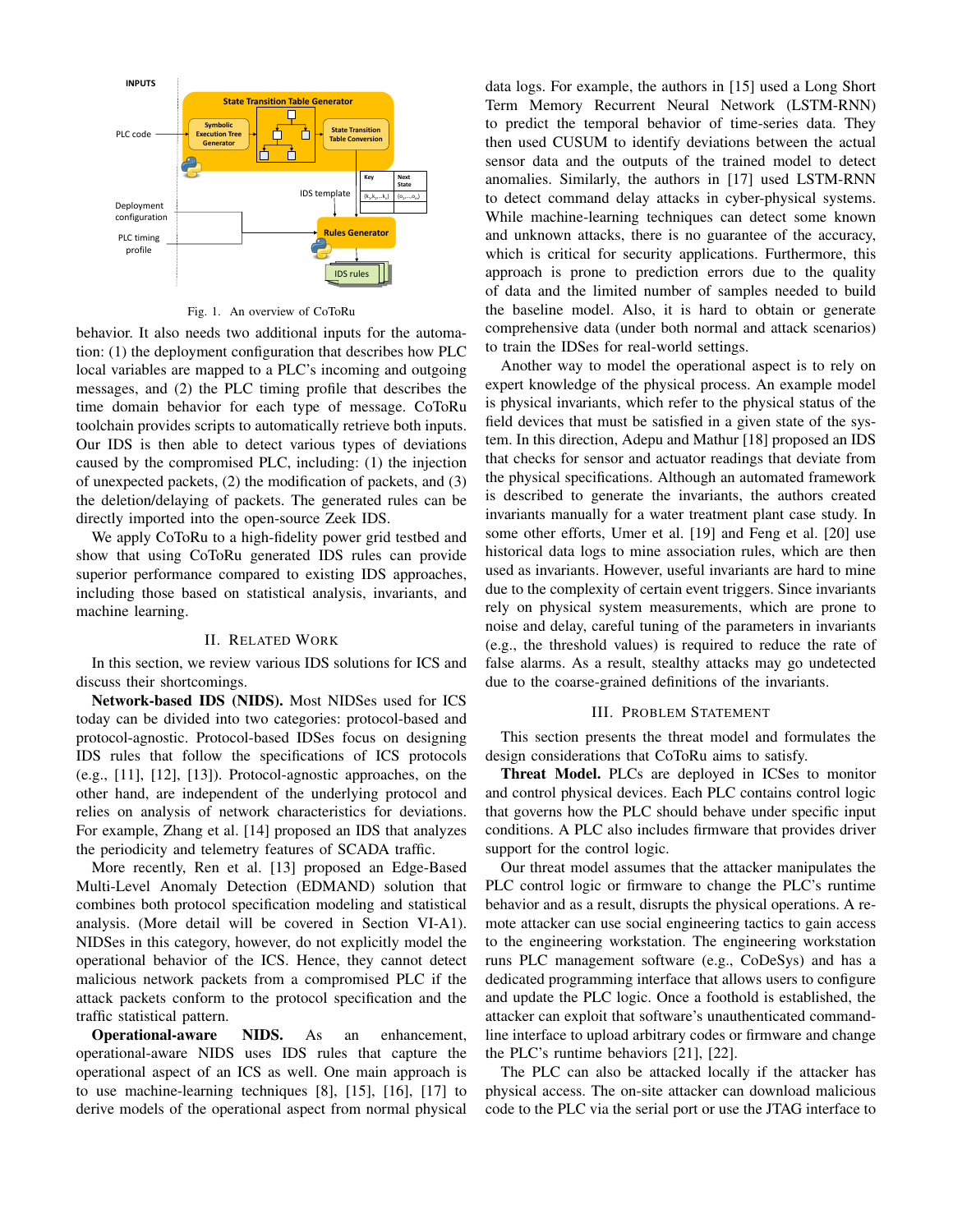manipulate the PLC firmware, as demonstrated in [23]. Once the firmware is corrupted, it can intercept and modify sensor readings in the incoming messages, and/or the control logic values before sending them to the actuators. Unlike control logic attacks, firmware attacks are harder to detect because the control logic looks legitimate to the workstation operators.

The sensors, as well as the communication channels between the sensors and the PLC, may also be compromised (e.g., [24], [5]). We assume various techniques [25], [26], [27] exist to protect the sensor readings. We also do not explicitly address attacks on control center of the SCADA system [28]. Many security solutions and standards [29], [30] have been established to mitigate the associated risks. We assume that some of these existing defence mechanisms have been deployed to handle the problem of compromised sensor readings and control center attacks. Hence, our work will focus on detecting compromised PLCs. Our solution can be used as an orthogonal technology to complement those techniques against compromised sensors or control centers.

Design Considerations. Based on the threat model, we aim to develop an IDS solution that achieves three key objectives:

- O1: It can detect malicious behavior of compromised PLC in real-time and with very high accuracy.
- O2: It requires minimal manual effort to configure and maintain.
- O3: It can be deployed to an ICS in a non-invasive manner and introduces minimal attack surface.

The survey of existing IDS solutions (in Section II) and our experimental evaluation (see Section VI) show that none of the existing solutions can achieve all three objectives. Specifically, mainstream NIDSes cannot detect advanced attacks by compromised PLC (failing to meet O1) because it can issue malicious commands that conform to network protocols. However, they can be configured, deployed, and operated relatively easily (meeting O2 and O3). Machine learning-based NIDSes are unable to achieve very high accuracy (failing to meet O1) and also require large efforts to collect normal and attack data for training the model (failing to meet O2). Existing invariant-based IDSes require significant manual effort from experts (failing to meet O2), can be error-prone, and may not detect attacks in real-time (failing to meet O1).

Motivated by the gaps of existing solutions, our approach is to enhance an NIDS solution with a companion toolchain that can automatically analyze the targeted PLC's code to generate IDS rules. Our approach is based on the observations that (1) the PLC's embedded logic is an accurate, fine-grained, and comprehensive specification of the control operations over the physical process, compared to other sources of information (e.g., collected network traces or operational logs), and (2) many ICS sectors (e.g., the smart power grid) have standardized the way PLC logic is coded as well as their deployment configurations. Furthermore, PLC code contains deterministic logic and, typically, a small number of legitimate states. As we will show, this allows the PLC code to be represented by a state transition table with a small number of rows.

# IV. COTORU: A TOOLCHAIN FOR IDS RULE GENERATION

In this section, we introduce CoToRu, our toolchain that generates IDS rules using PLC code as the main input. As shown in Fig. 1, CoToRu comprises two components: a state transition table generator and a rules generator. CoToRu's state transition table generator first transforms PLC code into a symbolic execution tree for modeling the conditions that trigger the different state changes. Then, the symbolic execution tree is converted into a state transition table. Using the state transition table and some additional inputs, the rules generator instantiates a set of specific IDS rules based on a built-in set of generic IDS rule templates. The generated IDS rules can be directly imported to the Zeek IDS for deployment.

## *A. State Transition Table Generation*

We briefly overview the syntax of PLC programs and the definition of symbolic execution trees for modeling PLC logic.

*1) PLC Languages:* The IEC 61131-3 standard [31] defines five programming languages for PLC. Among these programming languages, Structured Text (ST) is the most popular due to its similarity to C language and its expressiveness to handle various logic. The other text-based languages and graphicalbased languages can be converted into ST, as shown in [32]. For this reason, we focus on ST to explain the conversion process. ST code is a series of statements formed using *variables*, *operators*, *conditions*, and *loops*.

*2) Symbolic Execution Tree:* One way to generate IDS rules is to directly convert the PLC code into a syntax that is understood by the IDS engine. However, that approach implies that the IDS rules will have the same running time complexity as the PLC code. More importantly, putting operational code into an IDS increases its complexity and makes it more difficult to ensure the security and correctness of the IDS itself. Additionally, any change in the PLC code will affect a large portion of the IDS rules. This increases the cost of maintenance and introduces more room for error. Thus, our approach serves to analyze the PLC code written in ST and abstract the logic into a form that can be easily integrated into an IDS engine. Our goal is to reduce the running time complexity to a simple table look-up operation at the IDS.

In particular, we utilize algorithms and concepts from the mature area of symbolic execution to model the PLC program as a symbolic execution tree that captures the conditions necessary to produce a certain network message. Symbolic execution has traditionally been used to test programming code by generating test data that explores all control flow paths through the program [33], [34], [35]. It has also been used in tandem with formal methods to verify the safety of PLC programs in an offline fashion [36], [37], [38].

Unlike the existing approaches, our purpose is to use symbolic execution to extract a succinct model of the PLC's normal behavior and use that model to instantiate NIDS rules that detect non-conformance to PLC logic. More formally, symbolic execution is represented as a tree that consists of nodes and edges where: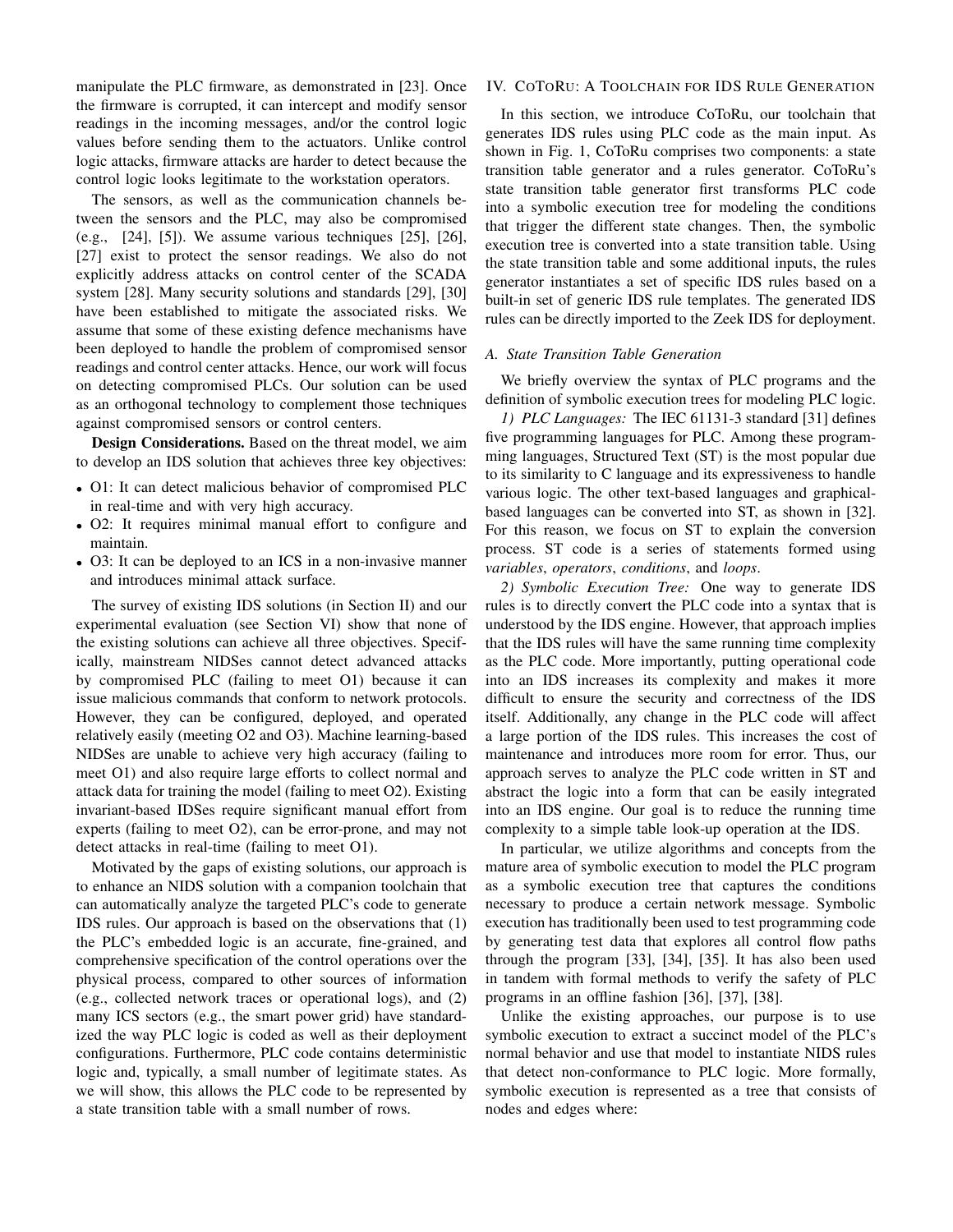- each node maintains a state  $(stmt, \sigma, \pi)$  where stmt is the next expression to evaluate,  $\sigma$  represents a value store that assigns expressions over concrete or symbolic values to program variables, and  $\pi$  is the path constraints, which is a set of first order Boolean formulas representing the conditions on the variables that need to be satisfied to reach this node, and
- each edge represents a possible transition between states, i.e., where stmt is either an assignment expression or a branching condition.

The path constraints in each leaf node of the tree will then contain the input variables conditions that result in an assignment of some expression to the outgoing network message from the PLC. Such a tree allows for easy conversion to a state transition table.

The traditional algorithm for symbolic execution is to step through the code line by line. At any time, the symbolic state  $(stmt, \pi, \sigma)$  is maintained. If the stmt (i.e., code line) is an assignment, e.g.,  $x = a$ , then the value store  $\sigma$  is updated with the expression. If the code line is a conditional statement based on an expression e, then the symbolic execution is forked into two separate symbolic states, where each symbolic state represents the state of the code when e is evaluated to be True or False. More specifically, the path constraint for the forked states would be  $\pi \wedge e$  and  $\pi \wedge \sim e$  respectively.

*3) State Transition Table:* We use the resulting symbolic states, which are the leaf nodes of the tree, to derive a state transition table that maps the current PLC state to the next PLC state, which includes the expected value of the outgoing network message from the PLC.

First, we identify all the conditions, expressed as a function of the PLC variables, that impact the PLC's next state. Specifically, we extract the path constraints,  $\pi$ , of all the leaf nodes. Those Boolean formulas in the path constraint form the  $Key$ in the table, which will then be used by the IDS to do a table look-up. The result of the table look-up is NEXTSTATE, the value expression of all the PLC variables at the end of the PLC program's scan cycle. So we use the expressions in the value store,  $\sigma$ , to derive the NEXTSTATE. Those expressions consist of calculation of values for (1) outgoing message variables and (2) intermediate variables. For example, using the PLC logic from our case study (Fig. 3), CoToRu will generate the state transition table shown in Table II.

# *B. IDS Rules Generation*

As the second component of CoToRu, the rules generator automatically generates rules that can be directly deployed to the Zeek IDS. The rules generator works by using the information extracted from the PLC to instantiate an IDS rules template that can detect the injection, modification, deletion, and delay of network messages.

Zeek is an open-source network security monitoring tool and its architecture consists of two components: event engine and policy script interpreter [10], [39]. The event engine handles the processing and parsing of network packets. The policy script interpreter contains the IDS script which executes a set of rules to monitor the parsed information for anomalies. We chose Zeek because of its ability to retain state through the use of global variables when processing the last network message value received, intermediate variables, and state of messages received. The Zeek scripting language is eventdriven. All events are placed in a FIFO queue.

Besides the state transition table, the rules generator needs the deployment configuration and the PLC timing profile, which can be retrieved automatically from the PLC software project. The deployment configuration defines (1) the list of all PLC variables, and (2) the mapping between the different network packets and the corresponding PLC variables. The PLC timing profile defines the time-domain behavior for each type of message.

Mapping of PLC variables to network messages. The mapping between PLC variables and network messages are specified in the deployment configuration file. Finding the mapping depends on (1) the type of communication protocol used, (2) the encapsulation level of PLC variables in the communication protocol, and (3) the support from the PLC programming tool (e.g., CoDeSys [40]). In our case study, VSD1\_Start, SCADA\_Sync\_Activate, and In\_Sync are Manufacturing Message Specification (MMS) messages and V SD1 Command is a Modbus write command. To extract the MMS-to-local PLC variable mappings, CoToRu uses the Substation Configuration Language (SCL) file defined by IEC 61850 [41]. Similarly, there is a configuration file that specifies the Modbus-to-local variable mapping. For CoDeSys, both configuration files can be obtained via the export function of its configuration tool.

The SCL file uses the logical device (LD), logical node (LN), functional constraint (FC), data object (DO), and data attribute (DA) defined in the IEC 61850 standard to describe the data model used in communication by a physical device. The CoDeSys software allows embedding of the PLC variable name as part of a private block in the SCL file. Specifically, the PLC variable can be found embedded in one of the DA in the MMS object hierarchy. We used that information to parse the SCL file and extract the mappings using a Java program from our previous work [42]. Starting from the PLC variable name (e.g.,  $In\_Sync$ ) at the DA level, the program reverses the path from DA level upward to construct the corresponding network mapping that will uniquely identify the packet field used for communication, including: physical device ID (IP address), and  $LD/LN$F C$DOSDA$ .

On the other hand, Modbus messages do not contain complex hierarchical data structures. So for the Modbus-to-local variable mapping, we only need to know the device IP address, the function code  $x$ , and register index  $y$  used to access the Modbus registers. We can retrieve that information by parsing the corresponding Modbus deployment file.

Given the mapping information, CoToRu toolchain contains scripts to automatically define event processing logic in the event engine level. In our case study, for the  $In\_Sync$ variable, the derived MMS mapping of the form (device IP,  $LD/LN$F C$DOSDA$ ) will be used to filter its value before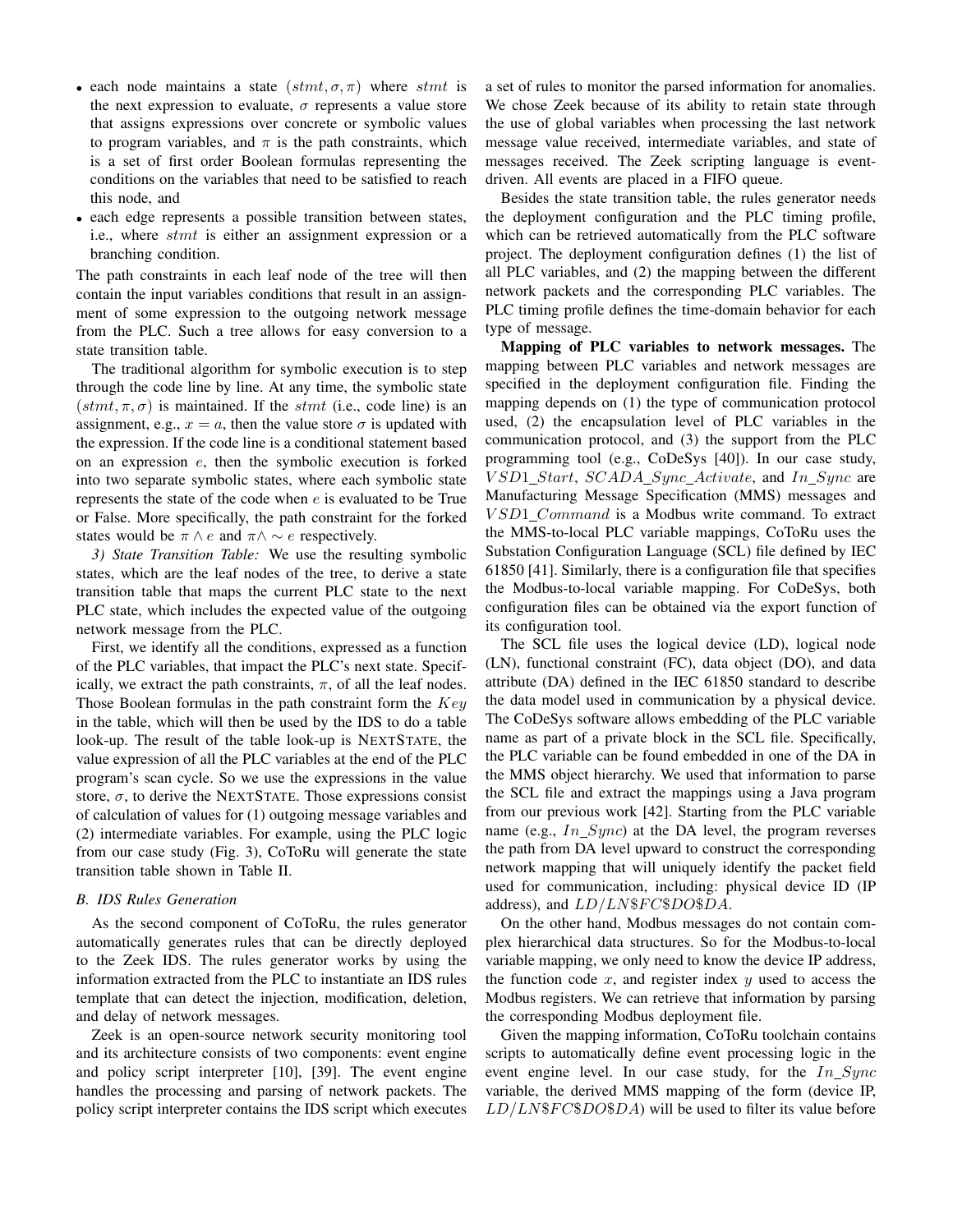sending it to the policy script interpreter. Similarly, Modbus device IP, function code  $x$  and register index  $y$ , is used to create event handler function to extract the value at that particular register address location to the script for processing. Correspondingly, three matching event handler functions with the same input arguments as those specified in the event engine level will be defined in the script (.bro) level to complete the association. Those event handlers at the script level will be instantiated using the IDS rule template.

Detection logic in the CoToRu IDS template. The key idea behind the IDS rules defined in the template is to identify the violation of conditions that result in the sending of a message and the values contained in that message. Intuitively, our template rules check whether a message is expected (i.e., the conditions are true), and that the contents of the message are valid (i.e., values are correct). We define a function DO WE EXPECT in our template that uses the value of the incoming messages to the PLC and the state kept in the IDS to infer the value of the outgoing network messages from the PLC. The state kept in the IDS refers to the values of the PLC variables used for intermediate computation. Then the IDS does a table lookup using the key value to obtain the next state. We update the new state values and store the output value into the corresponding global variables, which include the expected values of messages to be sent by the PLC.

The detection logic is described in Table I. We assume that the PLC sends an outgoing message periodically, with the message inter-arrival time falling between  $T_{Min}$  and  $T_{Max}$ . These timings are defined for each type of message and can be retrieved from the PLC timing profile. There are three different events in the template that are triggered by either the receipt of network messages or the expiration of timers:

- RECV\_MSG\_TO\_PLC: This event handler is triggered upon receiving network messages that are sent to the PLC. When this function executes, the relevant values in the received message are saved in the corresponding global variables. A call is then made to the DO WE EXPECT function.
- RECV\_MSG\_FRM\_PLC: This event handler is triggered upon receiving networks messages sent from the PLC. If outgoing messages from the PLC are sent periodically, it increments a message counter and sets a timer which will be called after a duration of  $T_{Max}$ . It also compares the timestamp of the message with the previous message of the same type. If the time difference is smaller than  $T_{Min}$ , it raises an injection alarm. Otherwise it proceeds to check whether the contents of the message match the expected variable (as calculated by the DO\_WE\_EXPECT function). If the contents do not match, it raises a modification alarm.
- PERIODIC\_TIMER\_FINISH: This function is triggered when the timer (set in RECV MSG FRM PLC) expires. When this function executes, it compares the current message counter with the recorded value of the message counter when the timer was started. If the difference is more than some threshold, it raises an injection alarm. If the difference between the two counters is zero, it raises a deletion alarm (i.e., some packet is deleted or delayed).

TABLE I DETECTION LOGIC OF COTORU'S IDS RULES TEMPLATE

| Events                    | Logic                                                |
|---------------------------|------------------------------------------------------|
| Incoming message to PLC   | Record message values                                |
| RECV_MSG_TO_PLC           | Call DO_WE_EXPECT()                                  |
|                           | Increase message counter                             |
|                           | Start periodic timer                                 |
| Outgoing message from PLC | If message time difference $\langle T_{Min} \rangle$ |
| RECV MSG FRM PLC          | raise Injection Alarm                                |
|                           | If message value != expected value                   |
|                           | raise Modification Alarm                             |
|                           | If counter difference $>$ threshold:                 |
| Periodic timer            | raise Injection Alarm                                |
| PERIODIC TIMER FINISH     | If counter difference $== 0$ :                       |
|                           | raise Deletion Alarm                                 |

Generation of IDS rules. To streamline the process of generating IDS rules automatically, we have created template functions that serve as placeholders for instantiating the system-specific information (e.g., event handlers for network messages, global variables replicating the PLC variables). In particular, the global variable placeholders in the template are:

- $K_1$   $K_n$ : Each  $K_x$  stores Boolean value corresponding to the evaluation of the expression in some column of the  $Key$ .
- $I_1$   $I_n$ : Each  $I_x$  stores the value corresponding to some incoming message to the PLC.
- $O_1$   $O_m$ : Each  $O_x$  stores the calculated value of the corresponding variable in the next state.

First, we instantiate global variables in the template that are related to the incoming and outgoing messages. In particular, we replace the  $I_1 \ldots I_p$  variable placeholders with the PLC variable names (and initial values) representing the incoming message variables. For each outgoing message type  $X$  from the PLC, we use its corresponding PLC timing profile to define the following global variables, which will be used for detecting attacks that affect its behavior over the time domain:

- timer\_period\_X: The maximum inter-arrival time between two consecutive messages of type X,
- timer\_min\_X: The minimum inter-arrival time between two consecutive messages of type X,
- prev\_time\_X: The timestamp of the previous message of type X, and
- inject\_counter\_X: The number of messages of type X that has been received.

In our template, the RECV\_MSG\_TO\_PLC and RECV MSG FRM PLC events are placeholder functions that represents the event handlers for processing messages. So a RECV\_MSG\_TO\_PLC event is generated for each type of incoming message to the PLC, and a RECV\_MSG\_FRM\_PLC event is generated for each type of outgoing message from the PLC. The RECV MSG TO PLC and RECV\_MSG\_FRM\_PLC event name will be replaced with the corresponding event handler names defined in the event engine level. Finally, the PERIODIC\_TIMER\_FINISH event is a placeholder function that is used to keep track of the periodic sending of the outgoing message from the PLC. We duplicate the event (e.g., PERIODIC TIMER FINISH X) for each outgoing message X from the PLC.

Next, we use the state transition table to instantiate the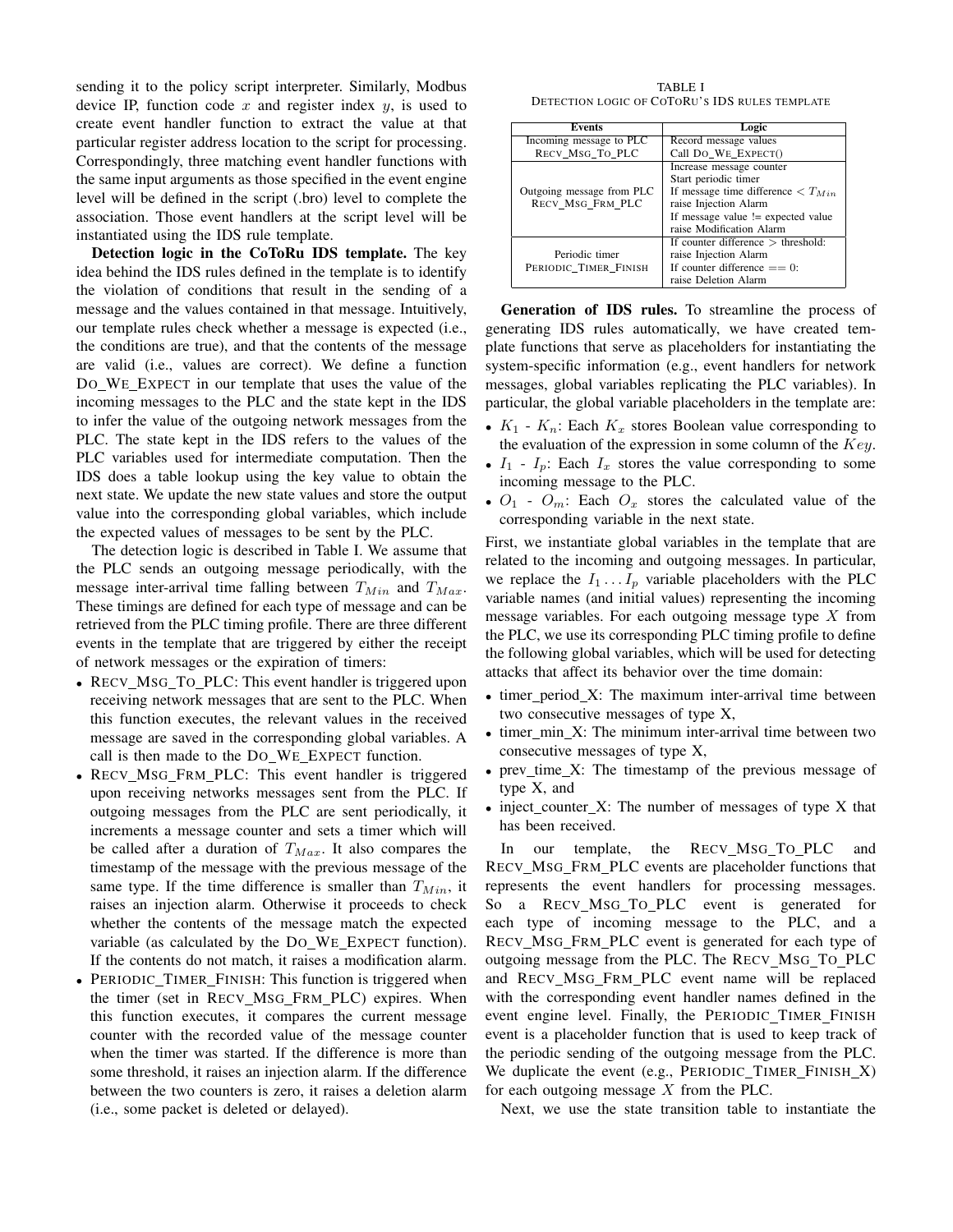

Fig. 2. Data flow of synchronizing generator G1 to the grid

relevant global variables. We replace the  $O_1 \dots O_m$  variable placeholders with the PLC variable names that appear in NEXTSTATE in the state transition table. For each column  $x$  of  $Key$  in the state transition table, we create a global variable  $K_x$ . In the template, we also define the global variable STATE\_TRANSITION\_TABLE which maps the different value combinations of  $K_1 \ldots K_n$  (representing the value of the corresponding path constraints) to some integer index that points to the corresponding updating logic. We replicate the key entries in the global variable STATE\_TRANSITION\_TABLE. The NEXTSTATE entries, i.e., expressions, are placed into a switch-case block in the DO WE EXPECT function template. The indices into that block are filled into the STATE\_TRANSITION\_TABLE accordingly. Finally, the Boolean expressions of each  $Key$  in the state transition table is replicated in the DO WE EXPECT function. Note that we only need to instantiate the DO WE EXPECT function and STATE\_TRANSITION\_TABLE once.

#### V. A POWER GRID CASE STUDY

We apply CoToRu to a high-fidelity power grid testbed to demonstrate its applicability and performance in a practical setting. The power grid testbed consists of real-world equipment for power generation, transmission, distribution, and consumption. Specifically, the testbed consists of multiple generators rated at 10kW each. The generated electricity is distributed to programmable load banks to emulate different loading profiles in the power grid. Each stage of the testbed has its own set of switches, PLC, and IEDs to support different grid operations. In this case study, we focus on the PLC deployed in the distribution stage of the testbed, particularly its logic for controlling a generator synchronization process.

PLC Logic: Generator Synchronization. Synchronization is a process of connecting two or more generators to the grid to supply a larger load. The generators are synchronized when their frequency and phase angle match. Otherwise, an out-ofsync condition may damage critical equipment as in [43] and the 2007 Aurora generator test [44].

As shown in Fig. 2, the synchronization process involves SCADA workstation, PLC, and IEDs. The two generators are connected to two VSD-driven motors that are both controlled

IF VSD1\_Start = TRUE THEN 2 MBCFG\_ModbusVSD1.VSD1\_Command := 16#1D4C; 3 **END\_IF** IF SCADA\_Sync\_Activate = TRUE THEN MBCFG\_ModbusVSD1. VSD1\_Command := 16#1D4E; END IF  $IF$  In Sync = TRUE THEN MBCFG\_ModbusVSD1. VSD1\_Command := 16#1D4C; <sup>9</sup> END IF ; Fig. 3. Synchronization logic in ST language.

TABLE II STATE TRANSITION TABLE FOR SYNCHRONIZATION LOGIC

|            | <b>NextState</b>           |         |                     |  |
|------------|----------------------------|---------|---------------------|--|
| VSD1 Start | <b>SCADA Sync Activate</b> | In Sync | <b>VSD1 Command</b> |  |
|            |                            |         | VSD1 Command        |  |
|            |                            |         | 7500                |  |
|            |                            |         | 7502                |  |
|            |                            |         | 7500                |  |
|            |                            |         | 7500                |  |
|            |                            |         | 7500                |  |
|            |                            |         | 7502                |  |
|            |                            |         | 7500                |  |

by the PLC using the Modbus protocol. The PLC uses the MMS protocol in IEC 61850 standard [41] to communicate with the SCADA and IEDs. The IEDs communicate with one another using the Generic Object Oriented Substation Events (GOOSE) protocol specified in the IEC 61850 standard.

Fig. 3 is a code snippet of the synchronization logic inside the PLC program. The assumption is that  $G2$  is already connected to the grid and is spinning at 7500. The goal is to connect G1 to supply power in parallel. In lines 1-3 of the code, if "VSD1\_Start" in the MMS message sent by SCADA is true, the PLC will start the VSD-driven generator G1 by commanding M1 (VSD1) to rotate at a speed of  $1D4C_{16}$  (or 7500). Then in lines 4-6, when variable "SCADA\_Sync\_Activate" in the MMS message is true, the PLC will start the synchronization process by sending a Modbus message to accelerate M1 at a speed of  $1D4E_{16}$ (or  $7502$ )<sup>1</sup>. The changes in motor speed will cause the phase angle of  $G1$  to catch up with the reference generator  $G2$ . The phase angle of G1 is monitored by IED1. When the phase angle difference between G1 and G2 reaches approximately zero, the IED will close the circuit breaker via GOOSE and send an MMS message to inform the PLC that synchronization is complete. So, in lines 7-9, if variable "In Sync" in the MMS message sent by IED1 is true, the PLC will send a Modbus message to reset VSD1 to nominal speed, i.e., 7500, to complete the synchronization process.

To apply CoToRu to this case study, the state transition table generator first converts the ST code into a symbolic execution tree that models the causal relationship between the control commands to be sent and the various input signals and internal control logic. That symbolic execution tree is then used to generate a state transition table, shown in Table II.

Analysis of Network Traces. While the testbed provides network traces in the public domain, the available traces do

<sup>&</sup>lt;sup>1</sup>We note that 7500 and 7502 are speed parameters used by the PLC for communication and do not represent the actual speed values for the generators to spin. For 7500 (the nominal value), the generator is instructed to output AC power at a frequency of 50 Hz.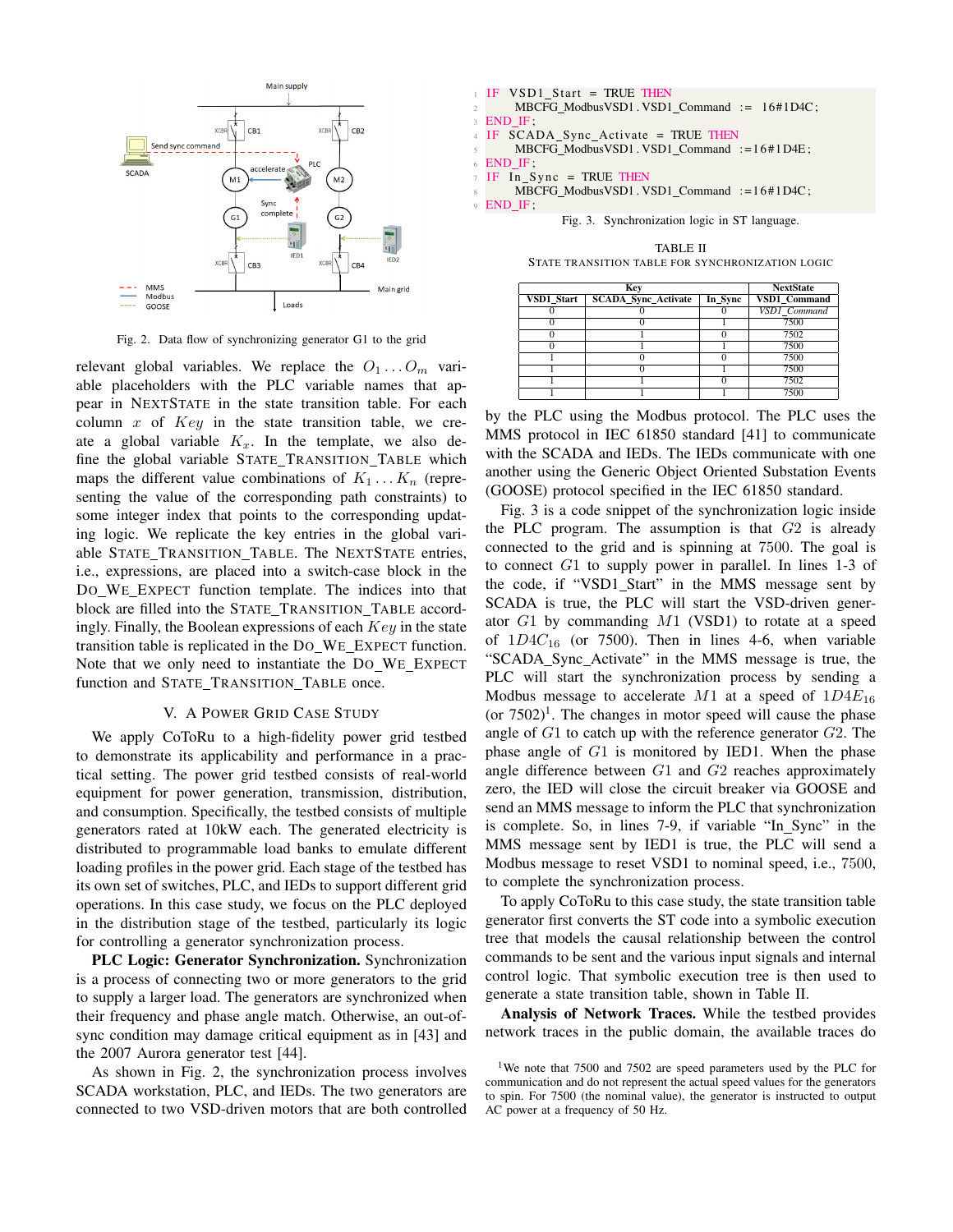

Fig. 4. (a) Speed readings from startup, synchronization, to shutdown. (b) Speed readings and command during synchronization.

TABLE III GENERATED ATTACK TRACES

| <b>Attack</b>   | Packet    | <b>Description</b>                                          |
|-----------------|-----------|-------------------------------------------------------------|
| <b>Tactic</b>   | Operation |                                                             |
| WF1             | Modify    | Modify Modbus command to VSD1 to 7500                       |
| WF <sub>2</sub> | Delay     | Delay VSD1 Modbus command by 75 s                           |
| WF3             | Delete    | Delete VSD1 Modbus command                                  |
| DS1             | Modify    | Modify Modbus command to VSD1 to 7577 and VSD2 to 7425      |
| DT <sub>1</sub> | Inject    | Vary VSD1 speed value between 0 and 8000                    |
| DT <sub>2</sub> | Modify    | Alternate VSD1 speed value between 0 and 7500               |
| FC1             | Inject    | Modify VSD1 speed value to 8200 just before In Sync command |
| FC2             | Modify    | Modify VSD1 speed value to 0 just before In_Sync command    |

not contain all the messages sent to the PLC during the synchronization process. Hence, we conducted experiments on the testbed to collect the required traces for analysis. We repeated the synchronization process from the starting of the motors to the synchronization of the generators and then the shutdown of the motors. Fig. 4 shows the motor speed measurements in one trace. During startup, the speed of the motor will increase linearly from 0 to the specified speed. During normal operation and synchronization, the speed measurement fluctuates by  $\pm 1\%$ . During shutdown, the motor speed decreases linearly back to 0.

Attack Strategies. To attack the synchronization process, we have identified four attack strategies: (1) preventing the incoming generator from synchronizing (abbreviated as Wait Forever (WF)), (2) delaying the synchronization of incoming generator (abbreviated as Delayed Sync (DS)), (3) allowing the synchronization to complete but with frequent speed changes to cause short-term damage to the motors (abbreviated as Damaging Transient (DT)), and (4) causing unbalanced load upon completion of synchronization (abbreviated as Final Change (FC)). These four strategies target the speed value of the Modbus command sent to the motors (VSDs) through *injection*, *modification*, *delay*, and *deletion* of messages. The details of each attack tactic are summarized in Table III.

Generation of Attack Traces. We use the existing traces from the testbed (in public domain) and our captured traces as templates for the structures of the MMS and Modbus packets. Our Scapy packet generator reads in the packets from the two capture files and sends out modified packets based on the attack tactics described in Table III. We generated approximately 500 traces for each attack tactic. We also generated 5000 traces of normal behavior.

# VI. EVALUATION

We implemented the IDS rules generated by CoToRu in a Zeek script that runs on the script interpreter layer. Zeek's standard distribution already contains a Modbus analyzer. To parse MMS traffic, we used the MMS analyzer proposed in [42]. To test our approach, we deployed a client to replay our attack traces to the Hirschmann industrial switch. The switch then forwards the MMS and Modbus packets to Zeek for analysis. Zeek event engine decodes the packets and triggers the corresponding event handler in the Zeek script to execute the IDS rules. The test environment is shown in Fig. 5. We evaluate the performance of CoToRu in terms of detection accuracy and compare it with EDMAND [13], LSTM [15], and an invariant-based IDS. We chose LSTM because it is capable of learning temporal dependencies involving timeevolving variables, e.g., motor speed.

# *A. Baseline Approaches*

*1) Statistical-based IDS:* EDMAND allows the definition of statistical-based features at different levels. We identified five features and incorporated them into EDMAND's statistical framework for detecting synchronization attacks.

- Synchronization duration (f1): We use simple thresholding to detect anomalies. As the duration can vary from 0 to 75 seconds, we set the duration threshold at 100 seconds to allow for network and processing delays.
- Modbus speed command (f2): We use DenStream clustering algorithm [45] to group data points into clusters. An alarm will be raised when a data point cannot be classified into existing clusters. We set the cluster radius to 2 so that 7500 and 7502 will be grouped into one cluster, and value 0 will form the second cluster.
- Reported motor speed (f3): We characterize the steadystate speed readings as a unimodal distribution and use the exponential moving average (EMA) and standard deviation (SD) with a smoothing factor  $(\alpha)$  of 0.01 to model the speed readings. The smoothing factor accounts for decreasing weights as the data evolves over time.
- Interarrival time (f4): Since the commands to the motor are sent periodically, we use the EMA and SD with a smoothing factor of 0.01 to detect anomalies.
- Phase angle difference (f5): Since the phase angle difference changes constantly, we use the exponential mean and SD to characterize that data series.

For features f3, f4, and f5, if a new value of the feature differs by more than one SD from its mean, it is labeled as an anomaly. We adapted the EDMAND code [46] and implemented the various detection mechanisms in Python. We carefully tuned the parameters in EDMAND's statistical models and configured the overall detection threshold of EDMAND to 0.95, which gives the best performance that balances false positive and false negative.

*2) Machine learning-based IDS:* We formulate the detection problem as a binary classification problem, and use the Keras Python library and TensorFlow framework to build a stacked bidirectional LSTM model. Our model consists of three hidden stacked layers, where the output of one layer is used as the input to the next layer. For each layer, we use the bidirectional LSTM to process the time-series data in both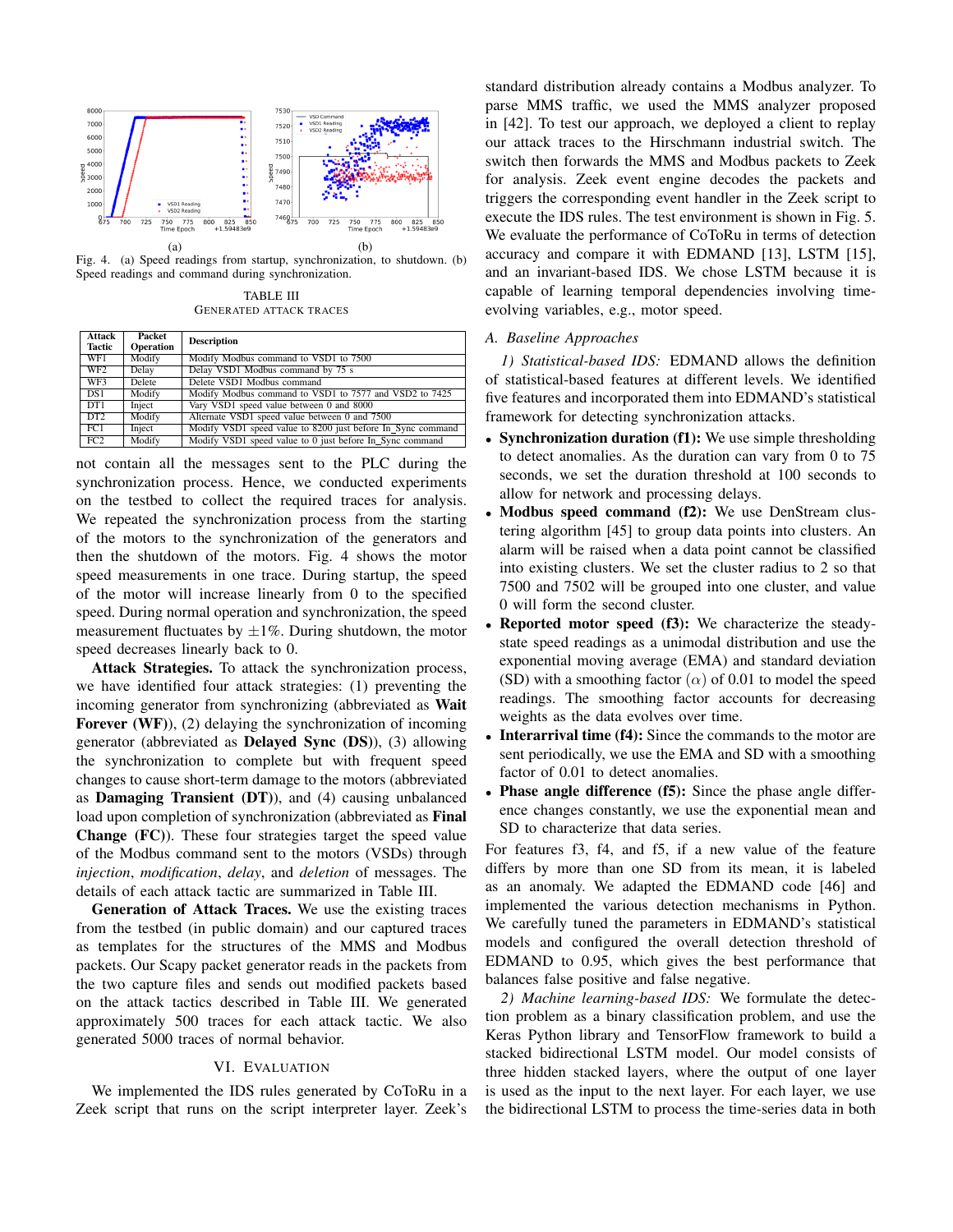

Fig. 5. Test environment for evaluating CoToRu.

the forward and backward directions. Finally, we define two dense layers and use the sigmoid activation function to make a prediction i.e., class 0 (normal) or class 1 (attack). To prevent overfitting, a dropout layer is added after each hidden layer to improve the robustness of training.

We generated 5000 normal and 4000 attack traces, a total of 9,000 samples, and divided them into a 90-10% split between training and validation. The attack traces are composed of the attack tactics described in Table III, with 500 samples for each tactic. We used a vector of six features to train a classifier: synchronization duration, phase angle difference between the two VSDs, and for each VSD, the speed command, and the recorded speed values. Since this is a classification problem, we use the binary cross entropy loss function and the Adam optimization algorithm to train the model. We trained the model for 100 epochs using a batch size of 64 and a learning rate of 0.0001. Once the model is trained, we generate a test set consisting of 500 normal traces and 500 attack traces (for each attack tactic) to evaluate the accuracy of the predictions made by the trained model. When generating new attack traces, we used different speed settings without changing the attack strategies to build more diverse test data. Our goal is to evaluate how well the LSTM model generalizes to new attacks.

*3) Invariant-based IDS:* We defined a set of invariants, based on expert guidance, that reflect the physical synchronization process. Those invariants check that the state of the system during synchronization satisfies the physical changes undergone by the motors. In particular, the phase angle between the two motors should close at a rate relative to the difference in the set motor speed and the two motors will then synchronize within an upper bound time limit. The speed of the two motors should also remain within a certain range. Specifically, we define three stateful invariants (the bounds in the invariants cater for measurement noise):

- RPM: During synchronization, the speed recorded by the VSD must be within 60 of the default 7500 value.
- Phase Angle Variation: During synchronization, the difference between the rate of change of phase angle for VSD1 and VSD2 must be between  $3.2^\circ$  and  $6^\circ$ .
- Synchronization Duration: After synchronization is started, the difference in phase angle of the two motors must be below 5° after 100 seconds has elapsed, i.e., synchronization has been achieved.

We implement the invariant-based IDS as a Python program

that takes the network traces (attack and normal) as input. The IDS processes each packet and will only start checking the invariants after receipt of a "SCADA Sync Activate" message. If any invariant is unsatisfied, an alarm is raised.

# *B. Detection Performance Results*

Metrics. To compare CoToRu with the baseline approaches, we use the precision and recall metrics. Precision calculates how many attack predictions made by the classifier are actual attacks, whereas recall measures how many of the actual attacks are classified as true positives. For features that respond slower to the effects of attacks (e.g., synchronization duration, reported motor speed, and phase angle difference), we evaluate the precision and recall based on a sequence of packet events instead of a per-packet basis. Specifically, we consider the packet sequence between the first attack packet and the last attack packet. If a classifier raises an alarm in response to any attack during that packet sequence, then both recall and precision are 100%. If the classifier cannot detect any attacks, recall is  $0\%$  and precision will be undefined (*undef*) due to  $TP$  and  $FP$  being 0. For all the approaches, we mark the use of a packet sequence for detection (with an <sup>∗</sup> ) in Table IV. We also measure the detection delay, DDelay, which is the time delay for a classifier to raise an alarm from the onset of an attack. In situations where there is no detection i.e., recall is 0, the evaluation of detection delay is not applicable (denoted as N.A.). A lower detection delay is desirable.

EDMAND: Table IV shows that none of the features can detect all attacks. Synchronization duration (f1) can detect delay, deletion, and variants of modification attacks that prevent synchronization from occurring. Modbus speed commands (f2) and speed readings (f3) can detect modification attacks whose values are far away from the mean. Interarrival time (f4) can detect delay and injection attacks. Phase angle difference (f5) can detect modification or injection attacks that result in a phase difference that is far from the mean of 4.8°. Even for those detected attack tactics, EDMAND suffers from both false positives and false negatives. Despite careful tuning of the threshold, its performance is inferior to LSTM which we will present next. Also, the detection delay depends on the set thresholds and the packet sending rate. So most detections are not immediate except for Modbus speed commands (f2).

LSTM: Our results show that LSTM can achieve an average precision and recall of about 98% and 95% respectively, if we look at all the attacks together. More specifically, it can achieve 100% recall for all the *Wait Forever* attack strategies, but can miss 15% of attacks for FC1. Its high precision (about 98%) can be explained by the distinct difference in pattern between the normal data and the more identifiable attack data, which allows LSTM to tell them apart. However, for more stealthy attacks (i.e., FC1) which look similar to normal data, the recall is  $< 90\%$ , which means it can miss a substantial percentage of attacks which could lead to cascading failures and damage to the generators. That makes it unsuitable for protecting critical ICS. From an operational aspect, even a 98% precision may not be sufficient as it could result in high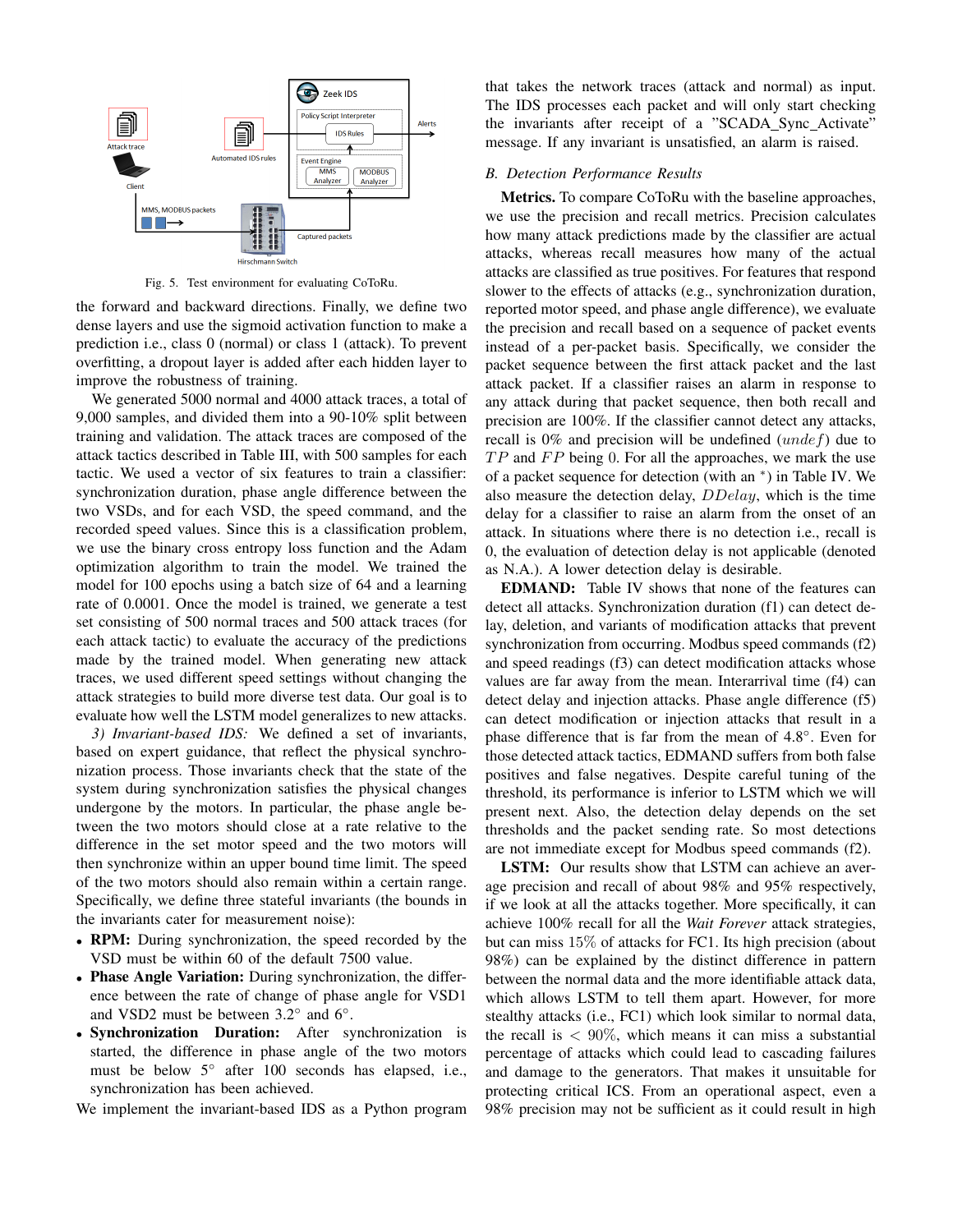| <b>TABLE IV</b>                                                                          |  |
|------------------------------------------------------------------------------------------|--|
| DETECTION PERFORMANCE OF THE THREE BASELINE APPROACHES AND COTORU FOR DIFFERENT ATTACKS. |  |

| Attack          | Packet<br>Operation |       | <b>EDMAND</b> |               |       |        |               |       |        |               |       |        |               |       |          |                   |  |
|-----------------|---------------------|-------|---------------|---------------|-------|--------|---------------|-------|--------|---------------|-------|--------|---------------|-------|----------|-------------------|--|
| <b>Tactic</b>   |                     | $f1*$ |               |               | f2    |        |               | f3*   |        |               |       | f4     |               | $f5*$ |          |                   |  |
|                 |                     | Prec  | Recall        | <b>DDelay</b> | Prec  | Recall | <b>DDelay</b> | Prec  | Recall | <b>DDelay</b> | Prec  | Recall | <b>DDelay</b> | Prec  | Recall   | <b>DDelay</b>     |  |
| WF1             | Modify              | 100   | 100           | 100.02        | undef |        | N.A.          | undef | 0      | N.A.          |       |        | N.A.          | 100   | 100      | 1.04              |  |
| WF <sub>2</sub> | Delay               | 100   | 100           | 100.16        | undef |        | N.A.          | undef |        | N.A.          | 8.33  | 100    | 50.94         | 100   | 100      | 1.42              |  |
| WF3             | Delete              | 100   | 100           | 100.09        | undef |        | N.A.          | undef | 0      | N.A.          | 25    | 100    | 53.59         | 100   | 100      | $\overline{1.23}$ |  |
| DS 1            | Modify              | undef | $\mathbf{0}$  | N.A.          | 100   | 0.28   | $\approx 0$   | undef |        | N.A.          |       |        | N.A.          | undef | $\Omega$ | N.A.              |  |
| DT1             | Inject              | undef | $\mathbf{0}$  | N.A.          | 100   | 30     | $\approx 0$   | 100   | 100    | 0.33          | 52.63 | 100    | $\approx 0$   | 100   | 100      | 2.63              |  |
| DT <sub>2</sub> | Modify              | undef | $\mathbf{0}$  | N.A.          | undef |        | N.A.          | 100   | 100    | 0.39          |       |        | N.A.          | 100   | 100      | 2.50              |  |
| FC1             | Inject              | undef | $\mathbf{0}$  | N.A.          | 100   | 0.21   | $\approx 0$   | 100   | 100    | 0.43          | 50    | 100    | $\approx 0$   | undef | $\Omega$ | N.A.              |  |
| FC <sub>2</sub> | Modify              | undef | 0             | N.A.          | undef |        | N.A.          | 100   | 100    | 0.41          |       |        | N.A.          | undef |          | N.A.              |  |

| <b>Attack</b>              | Invariant |          |                                                              |       |               |               |       |        |               |                                 | Stacked Bi-LSTM*           |        |                              | Stacked Bi-LSTM* |               |      | CoToRu |               |  |
|----------------------------|-----------|----------|--------------------------------------------------------------|-------|---------------|---------------|-------|--------|---------------|---------------------------------|----------------------------|--------|------------------------------|------------------|---------------|------|--------|---------------|--|
| <b>Tactic</b>              | $RPM*$    |          |                                                              | PAV*  |               |               | $SD*$ |        |               |                                 |                            |        | (using reduced training set) |                  |               |      |        |               |  |
|                            | Prec      | Recall   | <b>DDelay</b>                                                | Prec  | <b>Recall</b> | <b>DDelay</b> | Prec  | Recall | <b>DDelay</b> | <b>DDelay</b><br>Prec<br>Recall |                            |        | Prec                         | Recall           | <b>DDelay</b> | Prec | Recall | <b>DDelay</b> |  |
| WF1                        | undef     |          | N.A.                                                         | 100   | 100           | 1.048         | 100   | 100    | 99.84         | 98.6                            | 100                        | 320.60 | 99.6                         | 97.6             | 330.95        | 100  | 100    | $\approx 0$   |  |
| WF2                        | undef     | $\Omega$ | N.A.                                                         | 100   | 100           | 0.02          | 100   | 100    | 100.9         | 98.0                            | 100                        | 247.58 | 99.4                         | 100              | 239.41        | 100  | 100    | $\approx 0$   |  |
| WF3                        | undef     | $\Omega$ | N.A.                                                         | 100   | 100           | 1.23          | 100   | 100    | 102           | 99.0                            | 100                        | 320.94 | 99                           | 100              | 327.71        | 100  | 100    | $\approx 0$   |  |
| DS 1                       | 100       | 100      | 0.01                                                         | undef |               | N.A.          | undef |        | N.A.          | 99.0                            | 95.6                       | 332.08 | 99                           | 97               | 335.56        | 100  | 100    | $\approx 0$   |  |
| DT1                        | 100       | 100      | 0.33                                                         | 100   | 100           | 2.62          | undef |        | N.A.          | 98.4                            | 99.8                       | 320.62 | 99.8                         | 96.2             | 327.98        | 100  | 100    | $\approx 0$   |  |
| DT <sub>2</sub>            | 100       | 100      | 0.38                                                         | 100   | 100           | 2.49          | undef |        | N.A.          | 98.4                            | 99.4                       | 321.47 | 100                          | 98.4             | 323.08        | 100  | 100    | $\approx 0$   |  |
| FC1                        | undef     |          | N.A.                                                         | undef |               | N.A.          | undef |        | N.A.          | 97.3                            | 85.0                       | 272.63 | 96.5                         | 33.4             | 280.17        | 100  | 100    | $\approx 0$   |  |
| FC2                        | undef     |          | N.A.                                                         | undef |               | N.A.          | undef |        | N.A.          | 99.4                            | 99.8                       | 295.87 | 98.2                         | 67.2             | 282.77        | 100  | 100    | $\approx 0$   |  |
| Note: Features marked with |           |          | * are evaluated over a packet sequence. Prec= $TP/(TP + FP)$ |       |               |               |       |        |               |                                 | and recall= $TP/(TP + FN)$ |        |                              |                  |               |      |        |               |  |

Values in Prec, and Recall columns are in percentage (%). 'undef' in Prec columns denotes undefined, meaning the IDS solution cannot detect any attack.<br>Detection delay (DDelay) is measured in seconds.'N.A.' in DDelay colum

number of false alarms when deployed to a large system. Another drawback of the approach is that it needs to look at a packet sequence over a sufficiently long time period in order to make a decision, resulting in an average delay of around 300 seconds in our experiments.

In addition, if LSTM is not trained on examples of unseen attacks, then LSTM may fail in detecting those attacks when it occurs. To demonstrate LSTM's performance on unseen attacks, we retrained the LSTM model using a reduced training set by excluding one attack strategy at a time during the training phase. The excluded trace is then used to evaluate the model's accuracy. The third column in Table IV shows a further drop in recall for most cases, especially for the *Final Change* attack strategy. The low recall indicates that a large proportion of attacks were not identified by LSTM.

Invariant-based IDS: The *Final Change* attack strategies are undetectable by all the invariants. That is because that attack strategy relies on synchronization having been achieved before performing the attack. Thus, the three invariants will not be violated. Individually, the RPM invariant (RPM) is able to detect all the other attack strategies except the *Wait Forever* attack strategies because under those WF attacks the speed is set to revolve around the motor's normal operating conditions. The Phase Angle Variation invariant (PAV) cannot detect the *Delayed Sync* attack strategy because the phase angle invariant is carefully preserved by the attacker. Finally, the Sync Duration (SD) invariant performs the worst in accuracy. That invariant only detects the *Wait Forever* attack strategy because synchronization is never achieved. Also, it only detects that attack after the pre-set threshold of 100 seconds.

CoToRu: Table IV shows that CoToRu achieves 100% precision and recall in detecting all the attack scenarios with minimum detection delay. That is because the IDS rules generated by CoToRu exactly capture the PLC logic that describes the operational behavior of the PLC at a fine-grained packet level. None of the other approaches can achieve this. In addition, compared with all the other approaches, we do not need to calibrate any threshold to make a trade-off between detection accuracy and false positive rate, nor does CoToRu need any training data.

# VII. CONCLUSION

This paper presents CoToRu for automating the generation of IDS rules to secure ICS against compromised PLC. CoToRu analyzes the PLC code to automatically generate a state transition table that models the operational behavior, and it uses an IDS rule template to automatically generate rules that can directly be used by Zeek IDS to detect injection, modification, deletion, and delay of command messages. Using a power grid testbed as a case study, we showed CoToRu's IDS rules can achieve 100% detection accuracy with sub-millisecond detection delay against a range of advanced attacks, which cannot be achieved by other existing approaches. Overall, CoToRu achieves three desirable objectives for protecting ICS, i.e., accurate and real-time detection of compromised PLC, minimal manual effort to configure and maintain, and easy/secure deployment to a standard NIDS solution. Our plans for future work is to extend the CoToRu toolchain to a water treatment plant and look at building a state transition table for modeling the behaviors of multiple PLCs to help detect more complicated, multi-stage attacks.

# ACKNOWLEDGMENT

This research is supported in part by the National Research Foundation, Prime Minister's Office, Singapore under the Energy Programme and administrated by the Energy Market Authority (EP Award No. NRF2017EWT-EP003-047), in part by the National Research Foundation, Prime Minister's Office, Singapore under its Campus for Research Excellence and Technological Enterprise (CREATE) programme, and in part by the SUTD Start-up Research Grant (SRG Award No: SRG ISTD 2020 157).